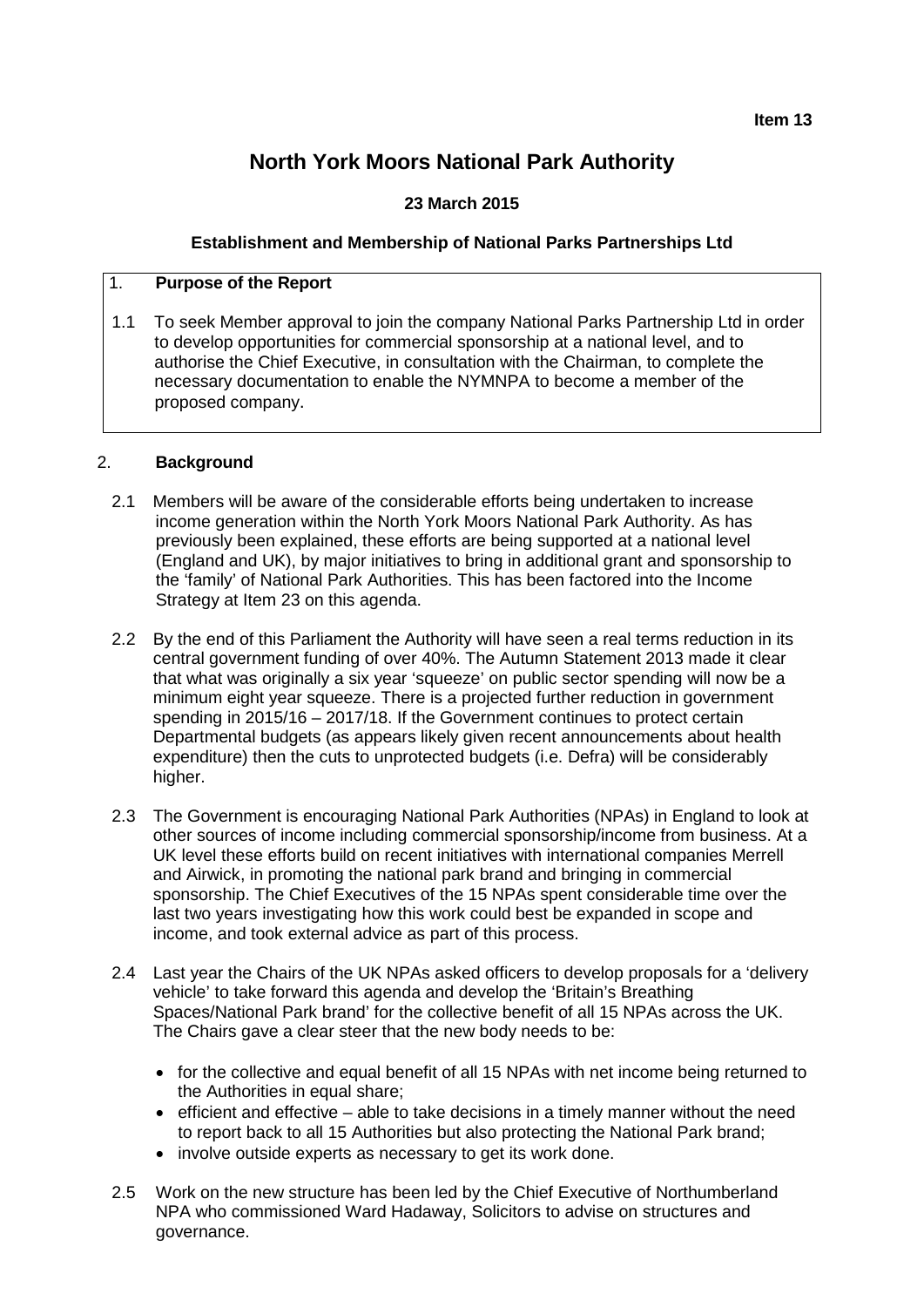#### 3. **National Parks Partnerships Ltd**

- 3.1 It is proposed to establish a company limited by guarantee, incorporated and registered in England and Wales, to be known as National Parks Partnerships Ltd. The members of the company (equivalent to shareholders) will be the 15 NPAs in England, Wales & Scotland.
- 3.2 The company will be run by a Board of Directors, with not less than three and not more than nine Directors. The Board will be appointed by the Members (the NPAs) and will be accountable to the Members.
- 3.3 It is proposed that the majority of Directors shall be appointed from Members of NPAs (although not necessarily NPA Chairs). The mechanism for appointment is not yet finalised, though it has been agreed that Jim Bailey will be one of the three Chairs who determine the 'NPA' Directors. These Directors will not be paid. It is accepted that there is a need for suitably qualified directors with sound business acumen rather than specific representation requirements.
- 3.4 It is further proposed that up to 3 Directors will be "independent" Directors, appointed for their knowledge, skills, experience and connections with a view to bringing that expertise into the company. These Directors will be remunerated at a level agreed by all Members but will not be able separately to enter into contracts with the company.
- 3.5 The key purpose of the company will be to seek, negotiate and secure sponsorship and financial support, in order to pass the proceeds back to the NPA members. The current Articles anticipate company profits being distributed to NPA members in equal shares. Members will be expected to help ensure that publicity for National Parks arising from the work is fairly distributed between them.
- 3.6 One of the main assets available to the new company will be the "Britain's Breathing Spaces" brand which Dartmoor NPA trademarked on behalf of all UK NPAs in 2014. It is proposed that Dartmoor NPA retains ownership of the brand but licences the new company to use it in return for a licence fee. This would appear to be a tax effective mechanism to maximise the financial benefits of any commercial sponsorship. Any revenue from a licence fee paid to Dartmoor NPA would be divided equally amongst all 15 UK NPAs.
- 3.7 Clearly the venture is not without risks. The main risks which have been considered are:
	- Inability to agree company structure & membership *(company cannot be formed – this appears close to resolution)*
	- Insufficient people to be appointed as NPA Directors *(company formed but cannot constitute Board - ditto)*
	- No suitable candidates to serve as Independent Directors *(NPA Board members overstretched; Board may be ineffective)*
	- Insufficient start-up funding to bring an effective company into operation *(company ineffective – NPAs have all agreed to find funds to do this – is in NYMNPA's budget for 15/16)*
	- Board employs staff and takes on premises but cannot secure sponsorship revenue to meet costs after year 1 *(initial investment lost and insolvency)*
	- Failure of the company to achieve sponsorship *(venture fails)*